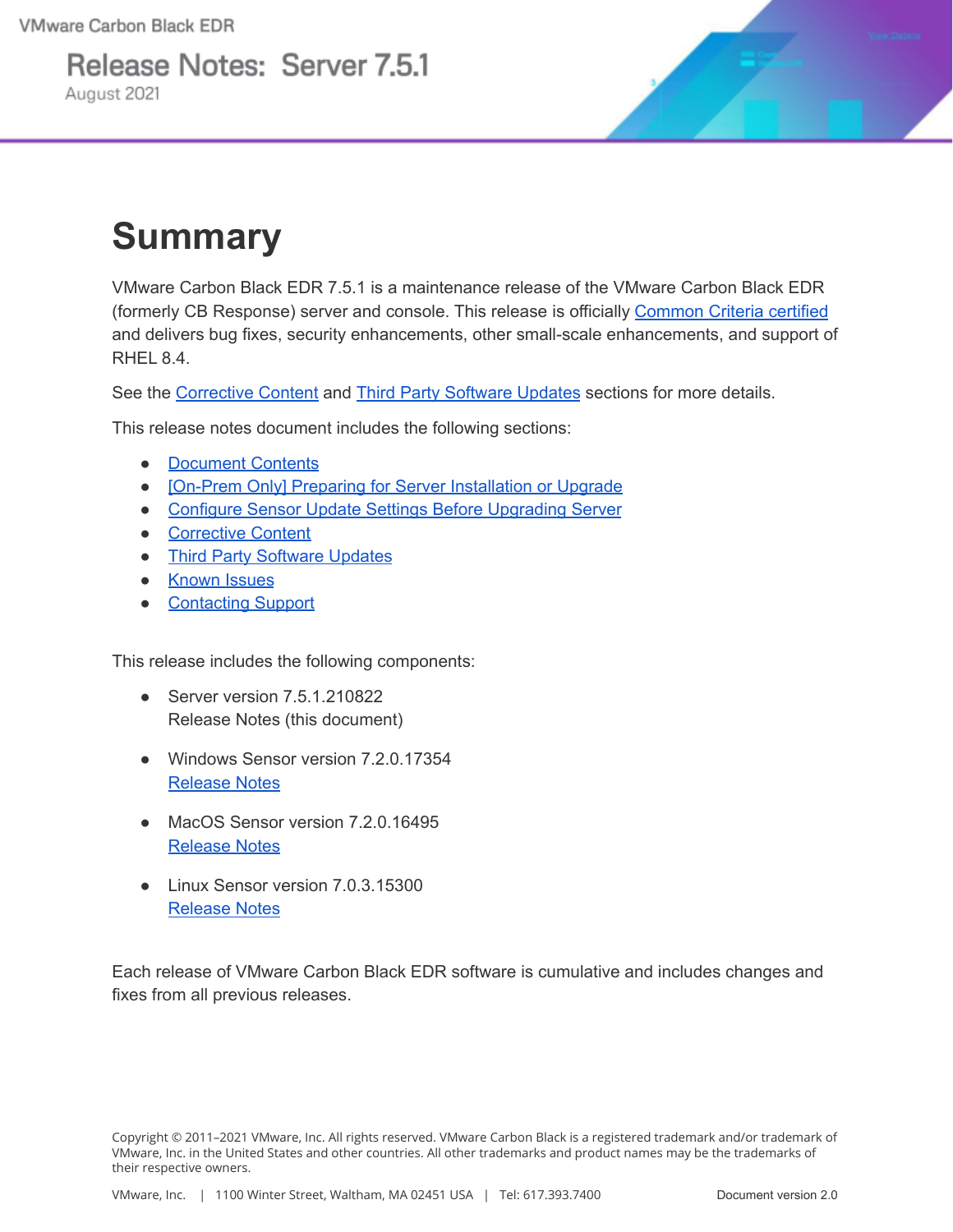## <span id="page-1-0"></span>**Document Contents**

This document provides information for users who are upgrading to VMware Carbon Black EDR Server version 7.5.1 from previous versions, and for users who are new to VMware Carbon Black EDR and are installing it for the first time.

The key information specific to this release is provided in the following major sections:

- **[On-Prem Only] Preparing for Server Installation or Upgrade** Describes requirements to meet and information needed before beginning the installation process for the VMware Carbon Black EDR server.
- **Configure Sensor Update Settings Before Upgrading Server** –
- **New Features** Provides a quick reference to new and modified features that are introduced in this version.
- **Corrective Content** Describes issues that are resolved by this release, and general improvements in performance or behavior.
- **● Third Party Software Updates** Describes updates of third party software included in this version.
- **Known Issues** Describes known issues or anomalies in this version.
- **Contacting Support** Describes ways to contact Carbon Black Technical Support and what information to have ready.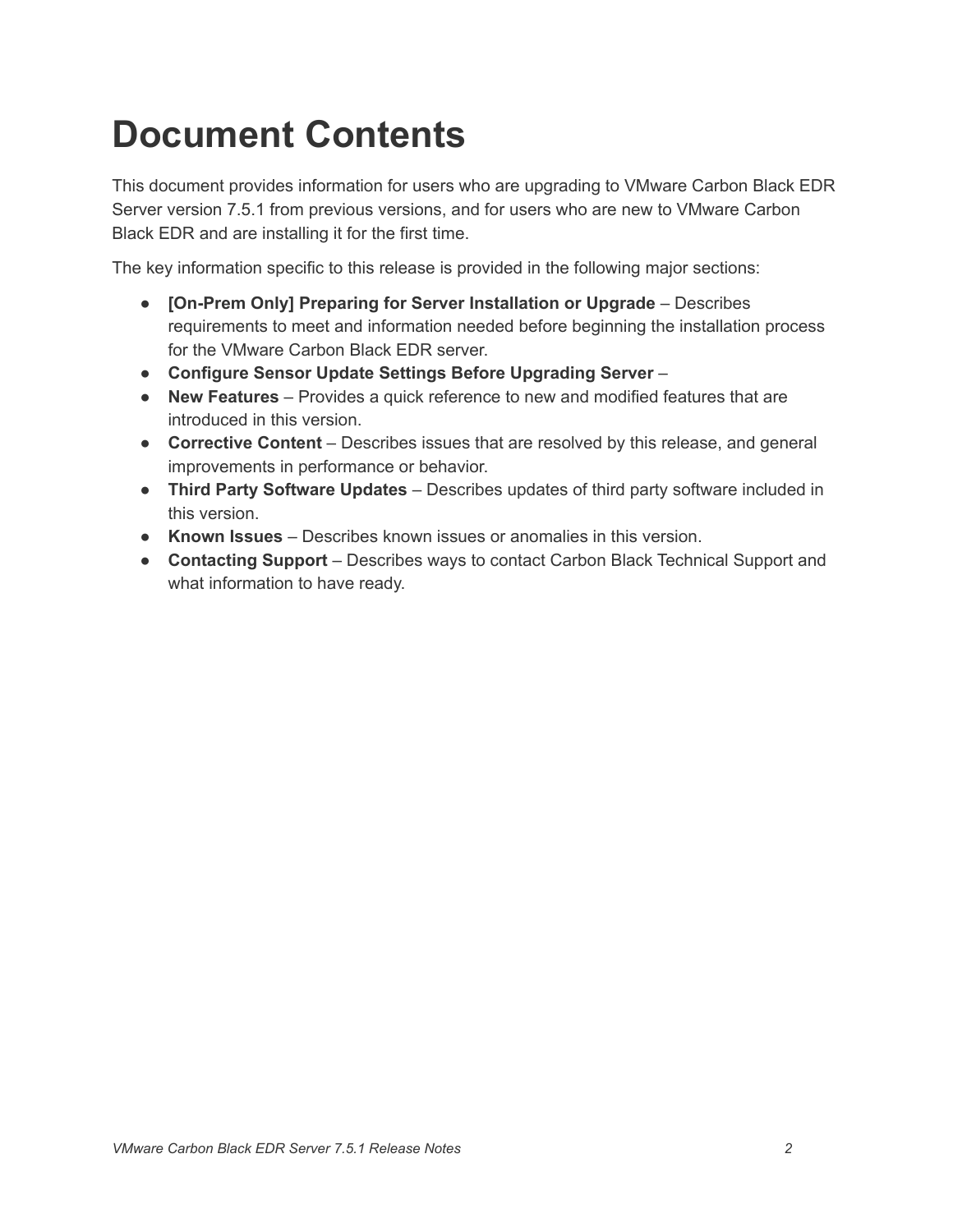# **Additional Documentation**

This document supplements other Carbon Black documentation. Supplemental release documentation can be found in the new Carbon Black EDR section of [docs.vmware.com,](https://docs.vmware.com/en/VMware-Carbon-Black-EDR/index.html) rather than on the VMware Carbon Black User Exchange, where release documentation used to be published.

In addition to this document, you should have access to the following key documentation for VMware Carbon Black EDR Server 7.5.1:

- *VMware Carbon Black EDR 7.5 User Guide:* Describes how to use the Carbon Black EDR servers that collect information from endpoint sensors and correlate endpoint data with threat intelligence.
- *VMware Carbon Black EDR 7.5.1 Server / Cluster Management Guide:* Describes installation, configuration, and upgrade of Carbon Black EDR servers.
- *VMware Carbon Black EDR 7.5 Unified View Guide:* Describes the installation and use of the VMware Carbon Black EDR Unified View server. Information on server hardware sizing requirements and software platform support is included.

# <span id="page-2-0"></span>**[On-Prem Only] Preparing for Server Installation or Upgrade**

This section describes the requirements and key information that is needed before installing a VMware Carbon Black EDR server. All on-premises users, whether upgrading or installing a new server, should review this section before proceeding. See the appropriate section of the *VMware Carbon Black EDR 7.5.1 Server / Cluster Management Guide* for specific installation instructions for your situation:

- **To install a new VMware Carbon Black EDR server**, see "Installing the VMware Carbon Black EDR Server".
- **To upgrade an existing VMware Carbon Black EDR server**, see "Upgrading the VMware Carbon Black EDR Server".

#### **Customers on Server 5.x, please note:**

Direct upgrades from Server 5.x to Server 7.x *are not* supported. Please refer to Page 31 of the *VMware Carbon Black EDR 7.5.1 Server / Cluster Management Guide* and this [VMware](https://community.carbonblack.com/t5/Endpoint-Detection-and-Response/VMware-Carbon-Black-EDR-For-Customers-on-EDR-Server-5-x-Upgrade/m-p/99518#M4858) Carbon Black User Exchange [announcement](https://community.carbonblack.com/t5/Endpoint-Detection-and-Response/VMware-Carbon-Black-EDR-For-Customers-on-EDR-Server-5-x-Upgrade/m-p/99518#M4858) for more information.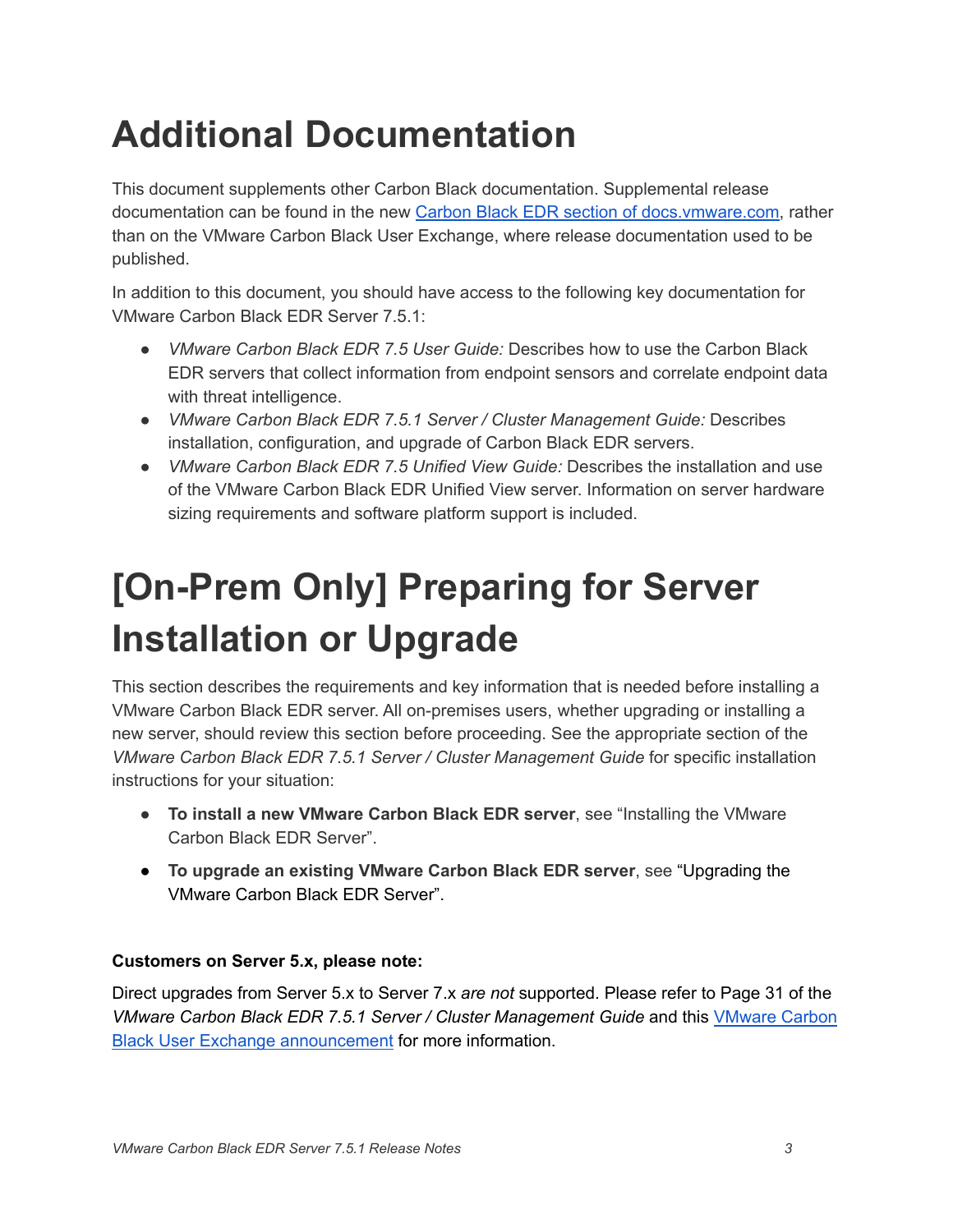### Yum URLs

VMware Carbon Black EDR Server software packages are maintained at the Carbon Black yum repository ([yum.distro.carbonblack.io\)](http://yum.distro.carbonblack.io/). The links will not work until the on-prem General Availability (GA) date.

The following links use variables to make sure you install the correct version of VMware Carbon Black EDR, based on your machine's operating system version and architecture.

Use caution when pointing to the yum repository. Different versions of the product are available on different branches, as follows:

● **Specific version:** The 7.5.1 version is available from the Carbon Black yum repository, that is specified in the following base URL:

baseurl= [https://yum.distro.carbonblack.io/enterprise/7.5.1-1/\\$releasever/\\$basearch](https://yum.distro.carbonblack.io/enterprise/7.5.1-1/$releasever/$basearch)

This link is available as long as this specific release is available. It can be used even after later versions have been released, and it can be useful if you want to add servers to your environment while maintaining the same version.

● **Latest version:** The latest supported version of the VMware Carbon Black EDR server is available from the Carbon Black yum repository, that is specified in the following base URL:

baseurl= [https://yum.distro.carbonblack.io/enterprise/stable/\\$releasever/\\$basearch/](https://yum.distro.carbonblack.io/enterprise/stable/$releasever/$basearch/)

This URL will point to version 7.5.1-1 until a newer release becomes available, at which time it will automatically point to the newer release.

**Note:** Communication with this repository is over HTTPS and requires appropriate SSL keys and certificates. During the VMware Carbon Black EDR server install or upgrade process, other core CentOS packages can be installed to meet various dependencies. The standard mode of operation for the yum package manager in CentOS is to first retrieve a list of available mirror servers from [http://mirror.centos.org:80](http://mirror.centos.org/), and then select a mirror from which to download the dependency packages. If a VMware Carbon Black EDR server is installed behind a firewall, local network and system administrators must make sure that the host machine can communicate with standard CentOS yum repositories.

### [On-Prem Only] System Requirements

Operating system support for the server and sensors is listed here for your convenience. The *VMware Carbon Black EDR 7.5 Operating Environment Requirements* document describes the full hardware and software platform requirements for the VMware Carbon Black EDR server and provides the current requirements and recommendations for systems that are running the sensor.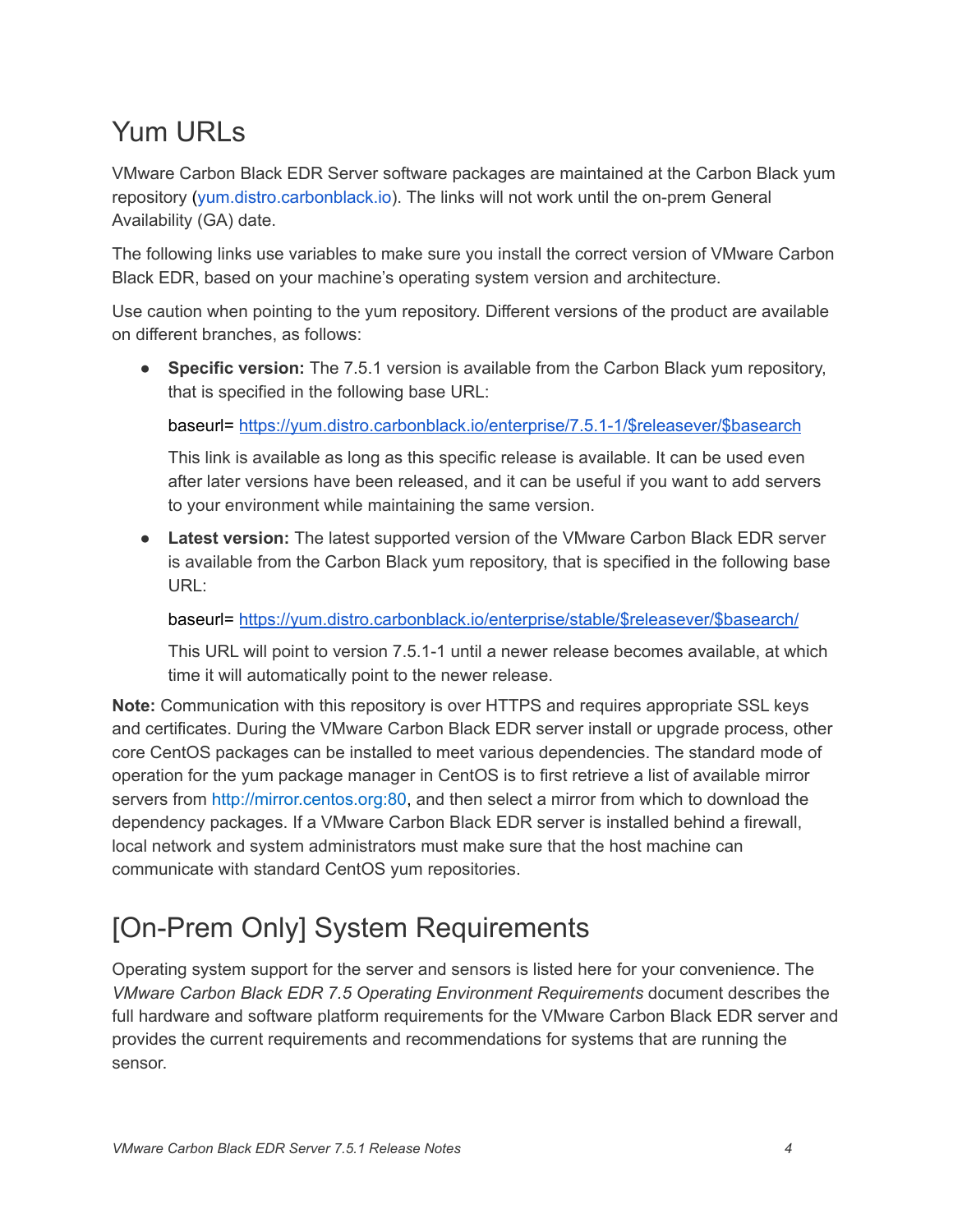Both upgrading and new customers must meet all of the requirements specified here and in the *VMware Carbon Black EDR 7.5 Operating Environment Requirements* document before proceeding.

#### *Server / Console Operating Systems*

For best performance, Carbon Black recommends running the latest supported software versions:

- CentOS 6.7 6.10 (64-bit)
- CentOS 7.3 7.9 (64-bit)
- CentOS 8.1 8.3 (64-bit)
- Red Hat Enterprise Linux (RHEL) 6.7 6.10 (64-bit)
- Red Hat Enterprise Linux (RHEL) 7.3 7.9 (64-bit)
- Red Hat Enterprise Linux (RHEL) 8.1 8.4 (64-bit)

Installation and testing are performed on default install, using the minimal distribution and the distribution's official package repositories. Customized Linux installations must be individually evaluated.

However, if the customers are pinning dependencies to a specific OS version, the product only supports the following software versions for the Carbon Black EDR Server and Unified View:

- CentOS 6.7 6.10 (64-bit)
- CentOS 7.5 7.9 (64-bit)
- CentOS 8.2 8.3 (64-bit)
- Red Hat Enterprise Linux (RHEL) 6.7 6.10 (64-bit)
- Red Hat Enterprise Linux (RHEL) 7.5 7.9 (64-bit)
- Red Hat Enterprise Linux (RHEL) 8.2 8.4 (64-bit)

**Note:** Versions 7.3, 7.4, and 8.1 (64-bit) of CentOS/RHEL are not supported if customers are pinning dependencies.

Installation and testing are performed on default install, using the minimal distribution and the distribution's official package repositories. Customized Linux installations must be individually evaluated.

#### *Sensor Operating Systems (for Endpoints and Servers)*

For the current list of supported operating systems for VMware Carbon Black EDR sensors, see <https://community.carbonblack.com/docs/DOC-7991>.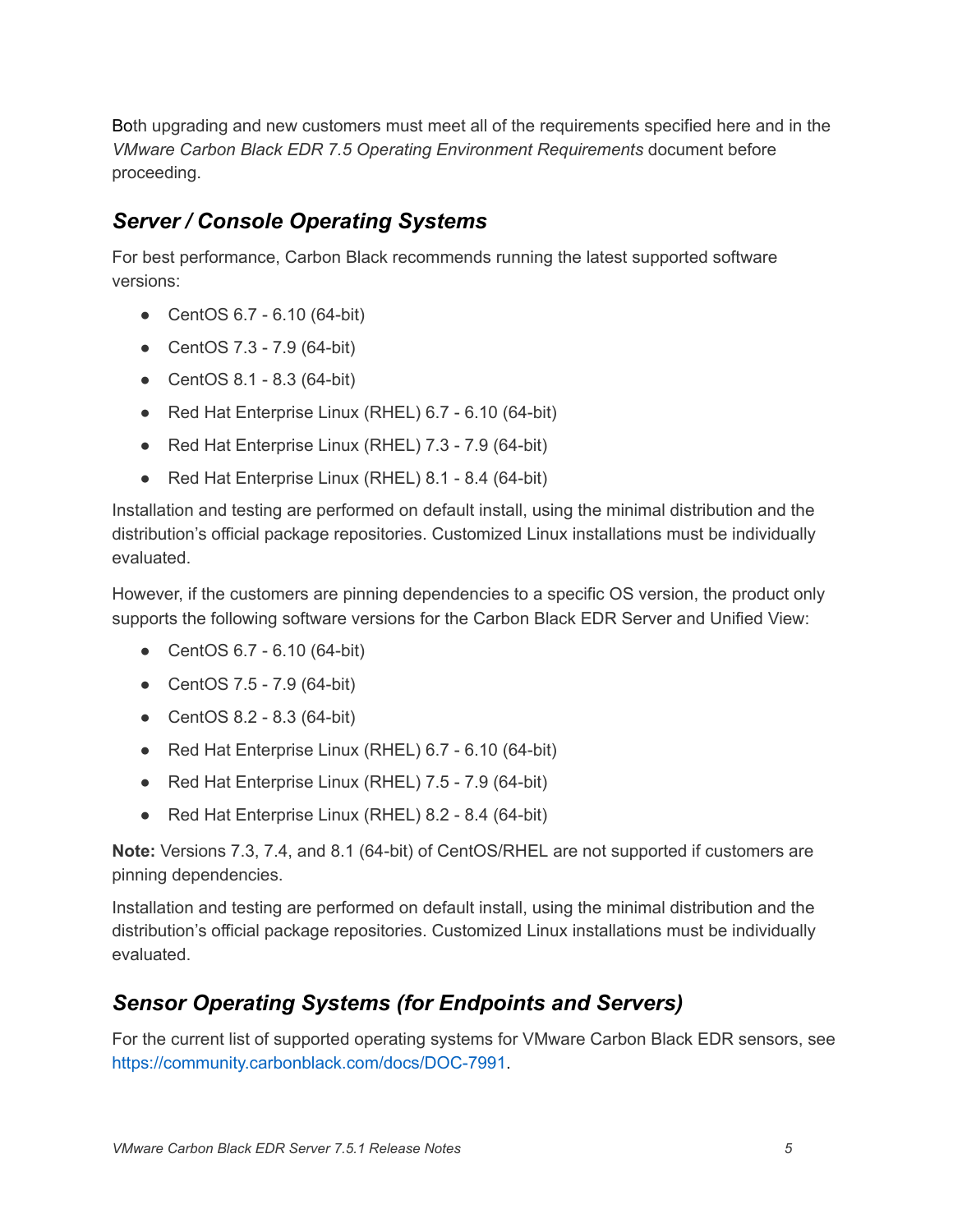**Note:** Non-RHEL/CentOS distributions or modified RHEL/CentOS environments (those built on the RHEL platform) are not supported.

# <span id="page-5-1"></span>**Configure Sensor Update Settings Before Upgrading Server**

VMware Carbon Black EDR 7.5.1 comes with updated sensor versions. Servers and sensors can be upgraded independently, and sensors can be upgraded by sensor groups.

Decide whether you want the new sensor to be deployed immediately to existing sensor installations, or install only the server updates first. Carbon Black recommends a gradual upgrade of sensors to avoid network and server performance impact. We strongly recommend that you review your sensor group upgrade policies before upgrading your server, to avoid inadvertently upgrading all sensors at the same time. For detailed information on Sensor Group Upgrade Policy, see the Sensor Group section of the *VMware Carbon Black EDR 7.5 User Guide*.

To configure the deployment of new sensors via the VMware Carbon Black EDR web console, follow the instructions in the *VMware Carbon Black EDR 7.5 User Guide*.

### <span id="page-5-0"></span>**Corrective Content**

- 1. In Server 7.5.0, on the Binary Analysis page, binary details, such as those in the General Info, Digital Signature Metadata, Observed Paths, Frequency Data, File Version Metadata, and Observed Hosts and Sensor IDs sections, are not displayed for OS X binaries. This issue is resolved in Server 7.5.1: the additional binary information below the Summary section is now properly displayed for all OS types. [CB-36816]
- 2. In Server 7.5.0, updating sensor builds using the 'cbcheck sensorbuilds --update' command reverts the sensor group's Upgrade Policy to 'No automatic upgrades' when a sensor version had previously been specified ('Automatically upgrade to a specific version'). This issue is resolved in Server 7.5.1: Using 'cbcheck sensorbuilds --update' no longer resets the customer's selected Upgrade Policy per OS to 'No automatic upgrades' for the targeted sensor group and their selected upgrade policies remain intact. [CB-36512]
- 3. In Server 7.5.0, on the Process Analysis page, selection of a filter can time out, resulting in a HTTP 504 error and an infinite loading indicator. This issue is resolved in Server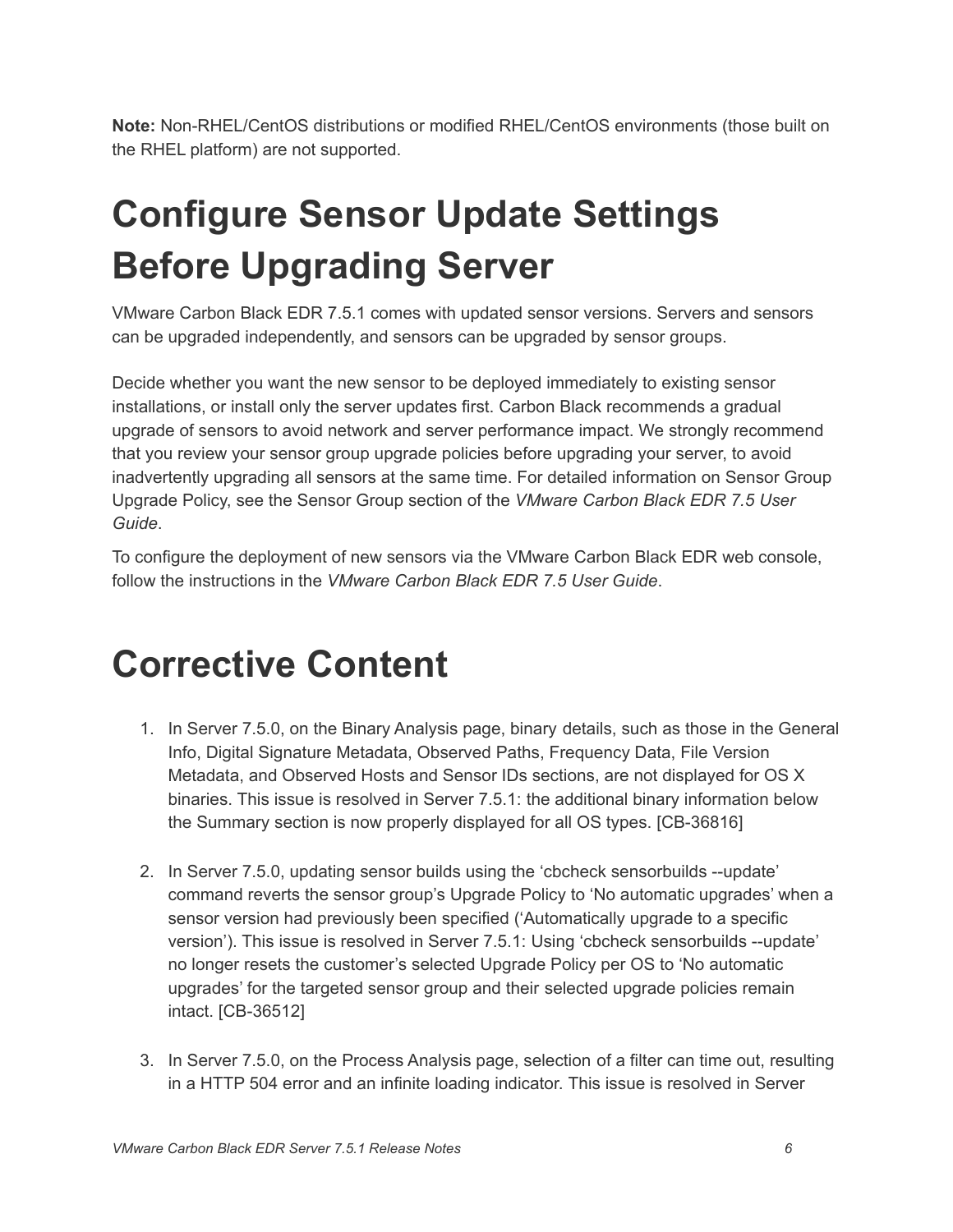7.5.1. However, the fix may not apply to events created before the upgrade to Server 7.5.1. [CB-36294]

- 4. In Server 7.5.0, on the Process Analysis page, there are times when no event results are displayed for a process that is tagged with a Watchlist hit on the Process Search page. This occurs because the final segment of the process is actually a Watchlist hit event, which does not contain the matching event itself; The event that triggered the hit exists in another segment of the process. This issue is mitigated in Server 7.5.1: When selecting the final segment of a process that contains a Watchlist hit (which does not contain the event that triggered the hit by design), there is now a message in the events list that includes a link to take the user to the beginning of the process that contains the hit. No events are displayed in the Process Analysis result for the Watchlist hit, but the user can now easily get to the corresponding result(s) by clicking on the link in the message, 'No events are available. You may be able to view events at the beginning of the process.' [CB-36223]
- 5. In Server 7.5.0, on the Process Analysis page, if a user applies a filter to the events and then moves the event timeline window or loads earlier or later events, the filter is no longer applied to the new data set. This issue is resolved in Server 7.5.1: selected filters persist as the range of events changes. [CB-36164]
- 6. In Server 7.5.0, NGINX CPU usage increased unexpectedly due to an excessive amount of 503 throttling response error codes and their conversion into error pages. Normally, the server sends back a 503 error to the sensor when it is being throttled, with data indicating how long the sensor should wait before retrying to check in. However, in 7.5.0, the data was being replaced by an error page, so the sensor did not know how long to wait before retrying, and would reattempt connection without waiting. This caused a vicious cycle that overloaded the server, causing a cascade of 503 errors, which in turn caused NGINX to consume a much higher-than-average amount of CPU as it converted the error data into error pages. This issue is resolved in Server 7.5.1. [CB-36113]
- 7. In previous versions, on the Sensors page, when the user modifies 'Filter by Inactive Days' on the 'Sensor Display Settings' modal, the setting is not immediately applied and the displayed sensors list does not immediately change accordingly. The user must first change another filtering option or refresh the page for the 'Filter by Inactive Days' specification to take effect. This issue is resolved in Server 7.5.1: when the 'Filter by Inactive Days' setting is modified, the filter is applied to the list of sensors immediately. [CB-35969]
- 8. In Server 7.5.0, the Triage Alerts page is not displayed entirely correctly on newer versions of Google Chrome and Mozilla Firefox, making it difficult for a user to navigate the alert triage workflow. This issue is resolved in Server 7.5.1. [CB-35967]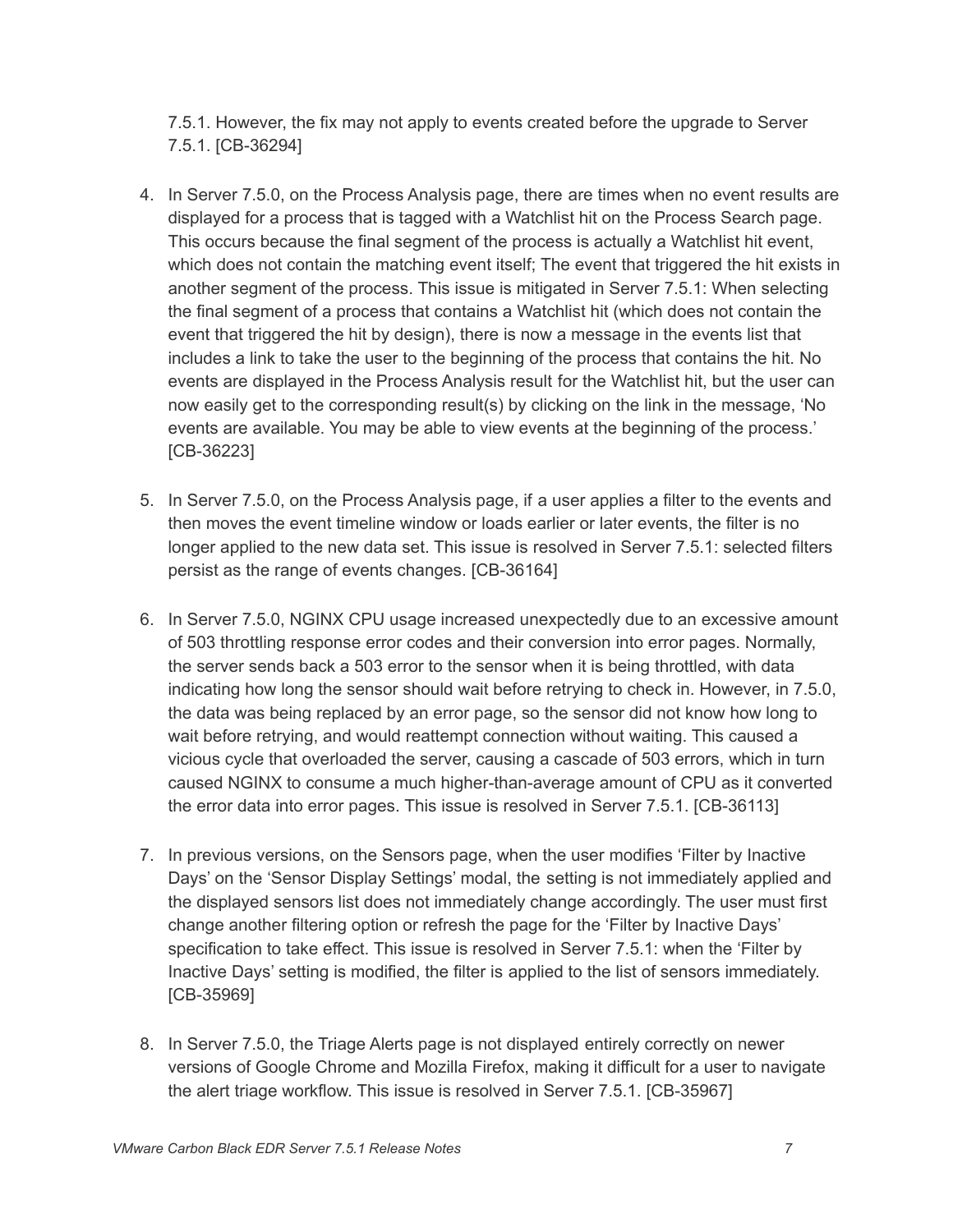- 9. In Server 7.5.0, the command '/usr/share/cb/cbssl sensor\_certs --revoke --group-id=n' throws an exception and the group's certificate is not revoked. This issue is resolved in Server 7.5.1. [CB-35878]
- 10. In Server 7.4.2 and Server 7.5.0, airgap feed.py tool may use an API from a deleted Global Admin account, causing it to fail because the API and its token are no longer valid. This issue is resolved in Server 7.5.1: the airgap\_feed.py tool only selects current, non-deleted Global Admin accounts and uses the associated valid APIs. [CB-35854]
- 11. In Server 7.5.0, on the Sensor Details page, the 'Info' icons next to the 'Queued' and 'Health' headers in the Sensor Details 'Summary' section lost their margins, causing them to display improperly. This issue is resolved in Server 7.5.1. [CB-35850]
- 12. In Server 7.5.0, when a license is applied for the first time or reapplied, sensor check-ins may fail with an "invalid license" error for approximately the first 20 seconds, then succeed. This issue is resolved in Server 7.5.1. [CB-35684]
- 13. In previous versions, there is a typo in one of the column headers in the CSV file that can be exported from the Investigations page by clicking 'Export events to CSV' in the 'Actions' drop-down menu: one of the columns is titled, 'Stat Date'. This issue is resolved in Server 7.5.1: 'Stat Date' has been corrected to 'Start Date'. [CB-35464]
- 14. In Server 7.5.0, the naming convention for sensor groups is updated to be limited to alphanumerics, spaces, and underscores, but the UI indicates that hyphens are still allowed, which they are not. This issue is resolved in Server 7.5.1: the message next to the 'Name' field within the 'Create Group' section has been updated from, "The name of the sensor group. Alphanumeric characters, spaces, underscores, and hyphens are allowed." to "The name of the sensor group. Alphanumeric characters, spaces, and underscores are allowed." Also, if a user includes a hyphen (-) when naming a sensor group, the message is appended by an error message in red text, "Field must be unique to other Group names. Alphanumeric characters, spaces, and underscores are allowed." [CB, 35330, CB-35153]
- 15. In previous versions, Threat Intelligence Feeds could be duplicated. This issue is resolved in Server 7.5.1: a duplicate feed (with the same name as an existing feed) is discarded instead of being accepted and added. When the duplicate feed entry is discarded, an error message is sent to the coreservices log and an appropriate toaster error message is displayed in the UI to the user who is trying to add the duplicate feed. [CB-35096]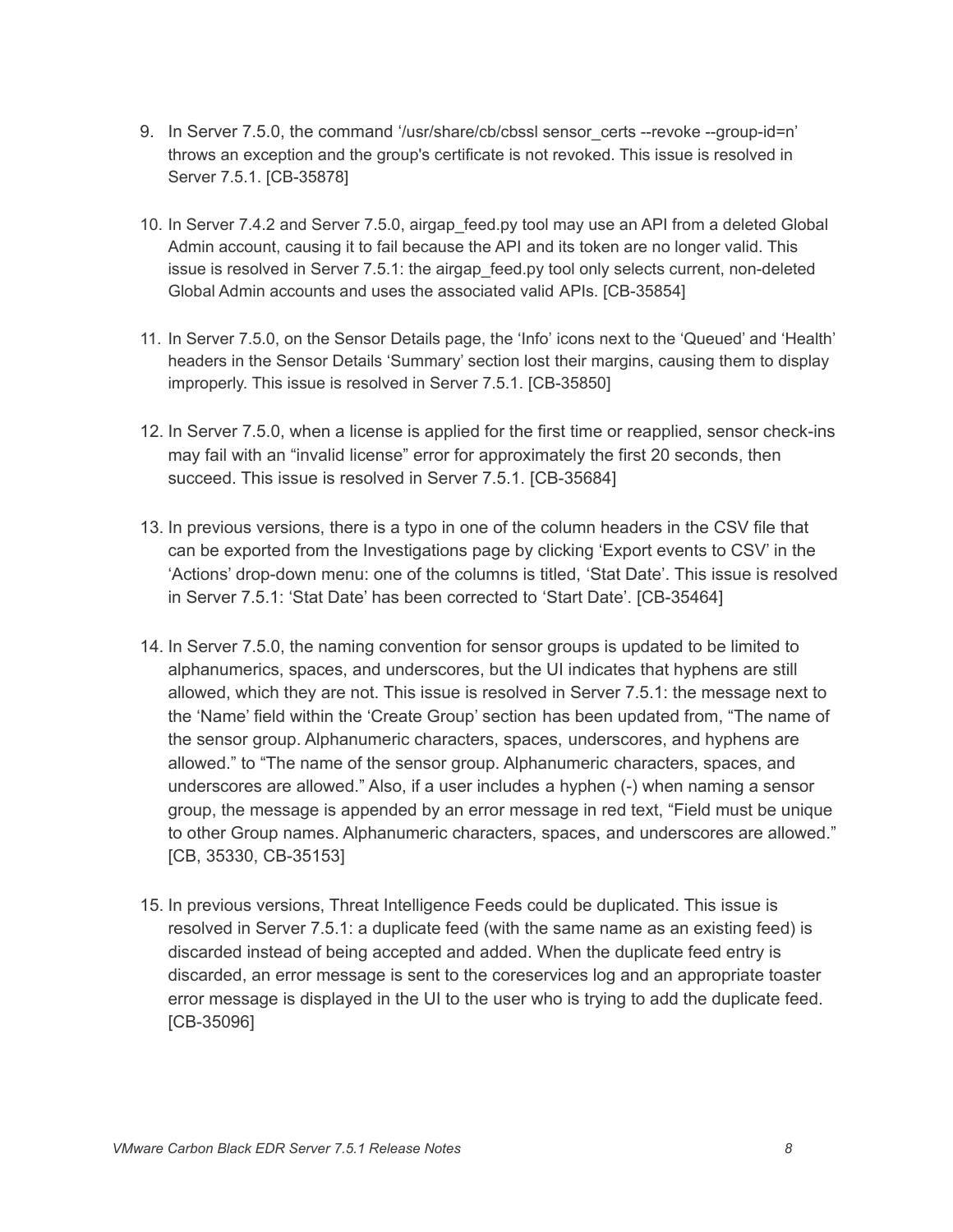- 16. In Server versions 7.4.0 7.5.0, the creation of a Watchlist from the Binary Search page parses the search terms incorrectly: the search terms are combined with ANDs instead of ORs, and parentheses are ignored. This issue is resolved in Server 7.5.1. [CB-34976]
- 17. In Server 7.4.2 and Server 7.5.0, a race condition could occur in very rare circumstances, in which an alert may not be created for a Watchlist hit for a Watchlist with the 'Create Alert' checkbox checked. This race condition occurs when the database is queried before it is updated with the affirmative 'Create Alert' entry for the user's new 'Create Alert' selection for a Watchlist. This issue is resolved in Server 7.5.1. [CB-34933]
- 18. In Server 7.5.0, some release packages are not properly signed, so customers trying to install or upgrade EDR Server with 'gpgcheck' enabled will encounter an error since some of our packages fail the signature check. This issue is resolved in Server 7.5.1: all packages included in Server 7.5.1 are signed, as they usually are. [CB-31358]
- 19. EDR Server 7.5.1 introduces security hardening enhancements to Redis, which is an open-source, in-memory data structure store used in EDR Server. In the default configuration, the Redis service is not intended to be accessible from outside EDR Server. For added security and to support configurations where the Redis service must be externally accessible, Redis can now be configured to use secure TLS transport and password authentication. These security enhancement options *are not* enabled by default. See the *VMware Carbon Black EDR Server / Cluster Management Guide* (the *Installing the Server > Enable Redis Network Encryption* and *CBCLUSTER > Required User Privileges* sections) for instructions on how to enable TLS and/or password authentication. [CB-30640]
- 20. In previous versions, the Process Analysis page improperly displays a destination Remote IP of "0.0.0.0" for a network connection if the sensor is connecting to a destination server via an HTTP(S) proxy server. When an HTTP(S) proxy server sits between the endpoint (sensor) and the destination server it is trying to reach, the DNS name resolution of the destination hostname happens on the proxy server, not on the endpoint. As a result, any information about the destination Remote IP that is provided by the sensor is unreliable and should not be displayed in the UI. However, a Remote IP of "0.0.0.0" is still incorrectly displayed in previous versions. This issue is resolved in Server 7.5.1: the network connection information in the Process Analysis page event title field no longer displays a Remote IP of "0.0.0.0" for network connections made via an HTTP(S) proxy server and "Unavailable due to proxy" is displayed as the "Remote IP:" value in the event's 'Connection Info' section. [CB-25085]
- 21. In previous versions, on the Sensors page, the sensor count displayed under the sensor group name in the Details view for a selected sensor group ('# displayed sensors') and the sensor count at the bottom of the Details table of sensors ('Showing #-# of #') could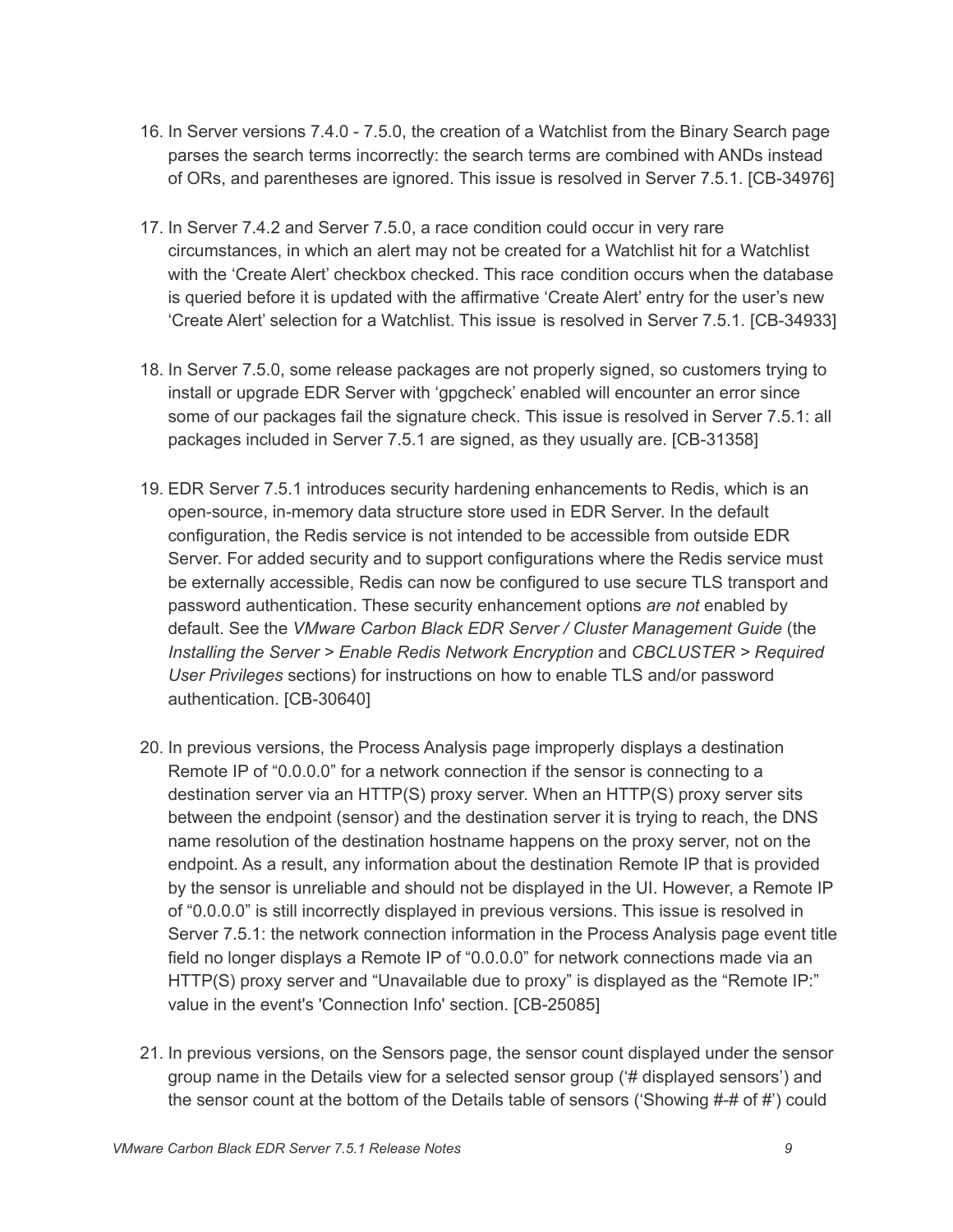differ from the sensor count displayed under the sensor group name in the left 'Groups' list (# total sensors'). This discrepancy can occur in previous versions because the '# displayed sensors' and 'Showing #-# of #' counts could be filtered by the '*SensorInactiveLookupDays*' setting, which could also influence which sensors are displayed when the 'Show uninstalled sensors' checkbox is selected. This issue is resolved in Server 7.5.1: this release adds clarity to the Details view by displaying accurate counts of active, uninstalled, and inactive sensors, which now consistently add up to the total count of sensors in the group. [CB-20510, CB-18154]

## <span id="page-9-0"></span>**Third Party Software Updates**

- 1. PostgreSQL:  $10.16 \rightarrow 10.17$
- 2. Apache Commons IO:  $2.6 \rightarrow 2.9$

## <span id="page-9-1"></span>**Known Issues**

- 1. In Server 7.4.2, Server 7.5.0, and Server 7.5.1, on the Search Threat Reports page, searching for a range of IP addresses (Add Criteria > IP address > enter a range of network addresses) is broken. The query attempt will repeat indefinitely but never successfully complete until the user forces it to stop or closes the browser. [CB-35676]
- 2. In Server 7.5.0 and Server 7.5.1, the export of Process Analysis events does not work properly for an export of a large number of events  $(>$  ~50). If a user clicks on the 'Actions' drop-down and clicks 'Export events', with ~50 or more events selected, the CSV export will contain no data or very limited, incomplete data. This issue was introduced in Server 7.5.0. [CB-35675]
- 3. In Server 7.5.0 and Server 7.5.1, on the Triage Alerts Page, an invalid search with malformed syntax fails silently, without an error message. In previous versions, an invalid query would return an error message of "Malformed syntax in search query." Via the API, a malformed query submitted on Server 7.5.0 or 7.5.1 returns a 500 error with no error message, whereas a malformed query submitted on previous versions returns a 400 error with the "Malformed syntax in search query." error message. [CB-35669]
- 4. In Server 7.5.0 and Server 7.5.1, in the Configure Watchlist Expiration panel on the Watchlists page, a whole number must be entered for the watchlist expiration duration in order to save, even when the first option, "Do not mark watchlists as expired if they have no hits." is selected. The configuration should successfully save when "Do not mark watchlists as expired if they have no hits." is selected and the "Notify me when watchlists have not received hits in" value is blank. [CB-35668]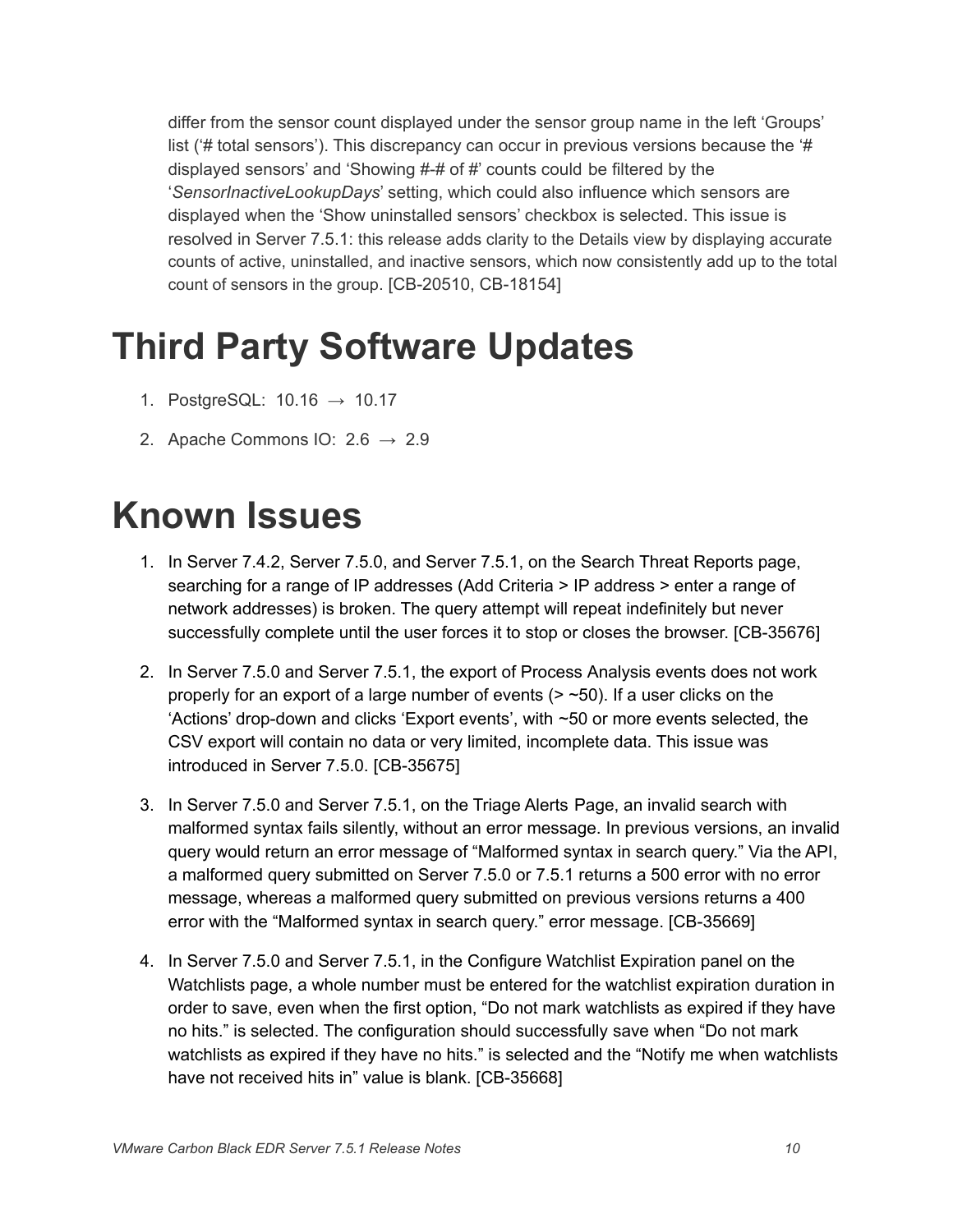- 5. In Server 7.5.0 and Server 7.5.1, a user with "No Access" to a particular sensor group will experience an infinite loading indicator on the Live Query page when they try to execute a Live Query that includes that sensor group. [CB-35335]
- 6. In Server 7.5.0 and Server 7.5.1, when clicking on a link in the header of the Process Analysis page to go to the corresponding Process Search result, the Process Search does not execute automatically upon entering the Process Search page. The user has to click the "Search" button for the Process Search to execute, which is a new behavior. [CB-35313]
- 7. In Server 7.5.0 and Server 7.5.1, when using the GET/v1/process/{guid}/{segmentid}/preview API, process information is not properly returned. [CB-35148]
- 8. In Server 7.5.0 and Server 7.5.1, when using the GET  $/v3/(quid)/event$  API (or GET  $/v5/$  {guid}/event), submitted child process events of type "2" (other exec) do not properly store the process PID. [CB-35147]
- 9. In Server 7.5.0 and Server 7.5.1, Binary Search searches can sometimes return zero results when there are matching results that should be returned. [CB-35139]
- 10. Beginning in Server 7.4.0, in the Process Analysis events list, "Crossproc" events that are marked with the tamper flag should also display a red dot, like other tamper events, but they do not. Also, in Process Search, there should be a red dot in the process' Hits column for a process that has a tamper flag, but there is not. [CB-34964]
- 11. Beginning in Server 7.3.0, on the Process Search page, a process that has a Threat Intelligence Feed hit tag in one segment may not display the feed hit icon (a red dot) when "Group by process" is selected. [CB-33586]
- 12. In some cases, a process Watchlist will produce more hits than alerts. When a Watchlist query is executed using the original terms (e.g. process\_name:notepad.exe), both the original segment (with events) and the tagged segment (without events) are returned, and both results appear on the Watchlists page. This makes it appear that there have been two hits, when in fact, there was only one. The result is two apparent hits, but only one alert, which is deceptive. [CB-33355]
- 13. cb-enterprise fails to install on RHEL/CentOS 8 with FIPS 140-2 enabled, which is due to a change in Red Hat 8 that affected Paramiko ([https://bugzilla.redhat.com/show\\_bug.cgi?id=1778939](https://bugzilla.redhat.com/show_bug.cgi?id=1778939)). The workaround is to use RHEL/CentOS 7 if you enable FIPS 140-2. [CB-33352]
- 14. Live Query fails to take the SensorInactiveFilterDays setting into account when determining which sensors to target. The sensor count on the right side of the 'Current query' bar shows all targeted sensors, while the quantity of targeted sensors in the 'Run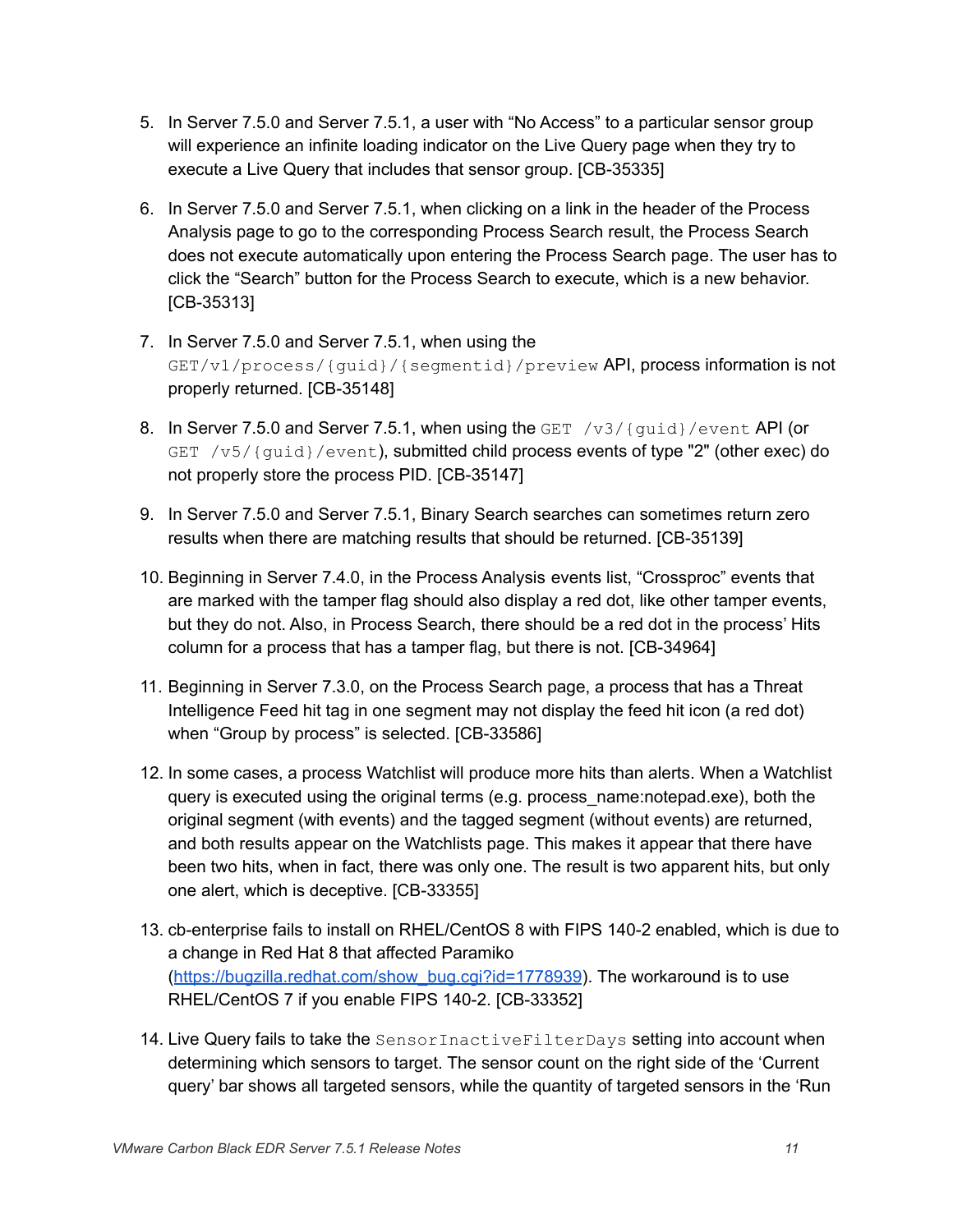New Query' pop-up does account for SensorInactiveFilterDays, and will sometimes show a lower number. [CB-31136]

15. For Server versions 6.x.x - 7.2.0 (all versions which include Apache Solr 6.x), a bug in Apache Solr 6 (<https://issues.apache.org/jira/browse/SOLR-9882.>) causes incomplete results when  $partialResults=True$ . The Pagination bar, together with a large number, will appear on the Process Search page as a result of a search. However, only a few or even zero actual documents are displayed. [CB-30074]

The fix for this issue has not yet been validated in Server 7.3.0 +, based on Apache Solr 8.

- 16. Any modification, creation or deletion of files inside C:\Windows\CarbonBlack will create Tamper Alerts with empty "Tamper Type" fields on the Triage Alerts page due to file modifications inside the Windows sensor's working directory. [CB-27698]
- 17. After an upgrade of server and sensor, older files did not get SHA-256 values. When an older file is executed, it creates a process event that contains SHA-256. When a user clicks the link, the binary store shows no SHA-256. [CB-24519]
- 18. When using a custom email server, you cannot enable or disable Alliance Sharing. The workaround is to disable the custom email server, make the change, and re-enable the custom email server. [CB-20565]
- 19. The CSV export of the user activity audit is malformed in certain cases. [CB-18936]
- 20. The CSV export of **Recently Observed Hosts** has no header row. [CB-18927]
- 21. For Server versions 6.x.x 7.1.0, which include Apache Solr 6.x, Process Searches using  $*$  md5, md5,  $*$  SHA256, SHA256 are case-sensitive. These searches were case-insensitive in pre-6-series Server versions, which include Apache Solr 5.x. [CB-14311]

This issue is resolved in Server 7.1.1 +.

22. When creating a watchlist from a Threat Feed, VMware Carbon Black EDR incorrectly creates the query and the watchlist does not run – it creates an error. To see if your watchlist formed an error, check the status on the Watchlist page. As a workaround, the VMware Carbon Black EDR team suggests clicking the **Search Binaries** or **Search Process** hyperlinks on the Threat Feed, and then using the **Add/Create Watchlist** action from the Search page.